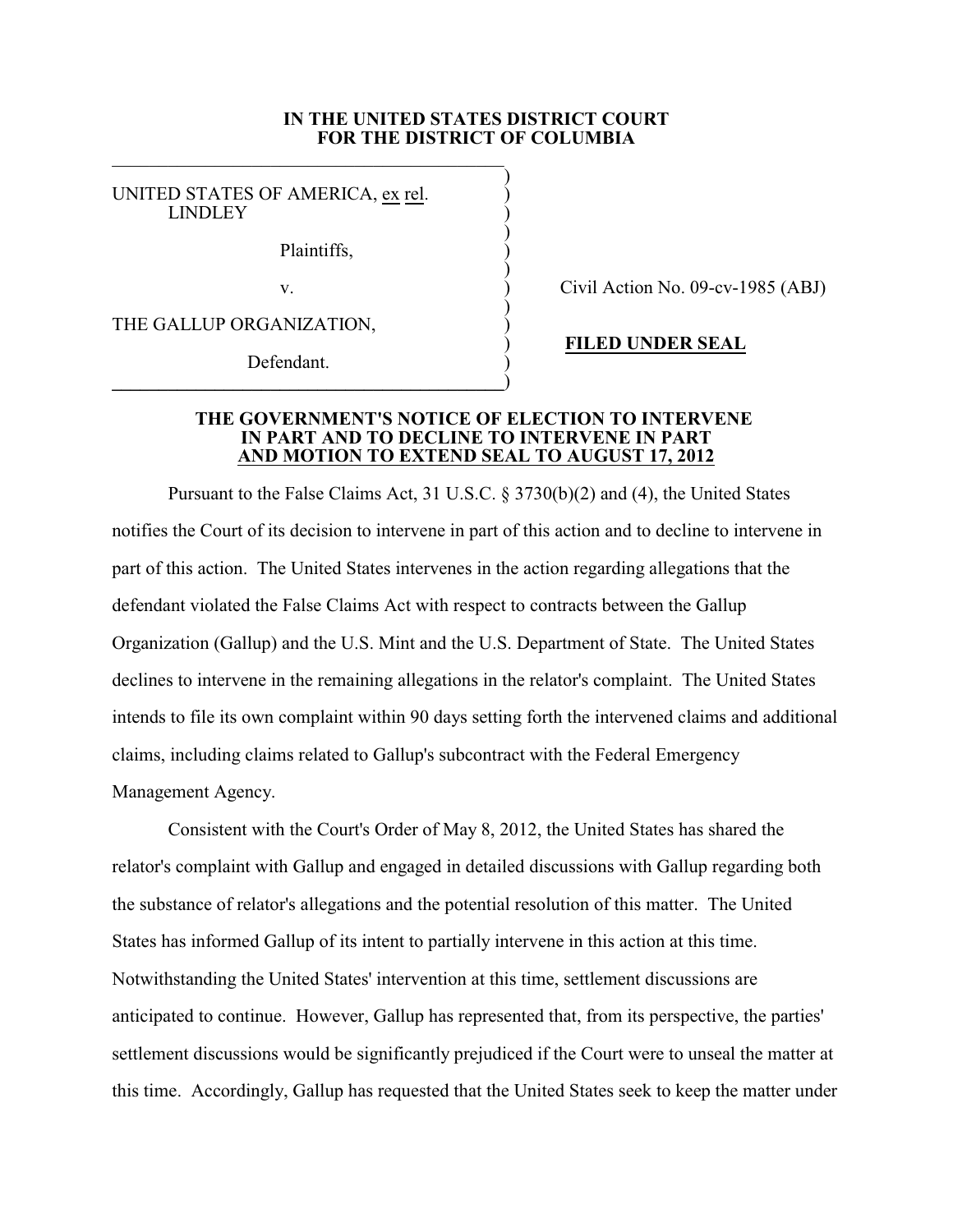seal for a short amount of time to allow the parties to complete their discussions and give the parties the best possible chance at resolving this matter without further litigation. The United States and relator both concur in this request. Accordingly, the United States requests that this matter remain under seal through and including August 17, 2012. The United States will file a status report with the Court by August 17 informing the Court as to the status of settlement discussions.

Although the United States declines to intervene in a portion of the action, we respectfully refer the Court to 31 U.S.C. § 3730(b)(1), which allows the relator to maintain the declined portion of the action in the name of the United States; provided, however, that the "action may be dismissed only if the court and the Attorney General give written consent to the dismissal and their reasons for consenting." Id. Therefore, the United States requests that, should either the relator or the defendant propose that the part of the action in which the United States has not intervened be dismissed, settled, or otherwise discontinued, this Court solicit the written consent of the United States before ruling or granting its approval.

Furthermore, pursuant to 31 U.S.C.  $\S 3730(c)(3)$ , the United States requests that all pleadings filed in this action, even as to the non-intervened part of this action, be served upon the United States; the United States also requests that all orders issued by the Court be sent to the Government's counsel. The United States reserves its right to order any deposition transcripts and to intervene in the portion of this action in which it is declining to intervene today, for good cause, at a later date.

The United States reserves the right to seek the dismissal of the relator's action or claim, at the appropriate time, under 31 U.S.C.  $\S 3730(e)(4)$ , on the ground that substantially the same allegations or transactions as alleged in the action or claim were publicly disclosed and that the relator does not qualify as an original source.

A proposed order accompanies this notice.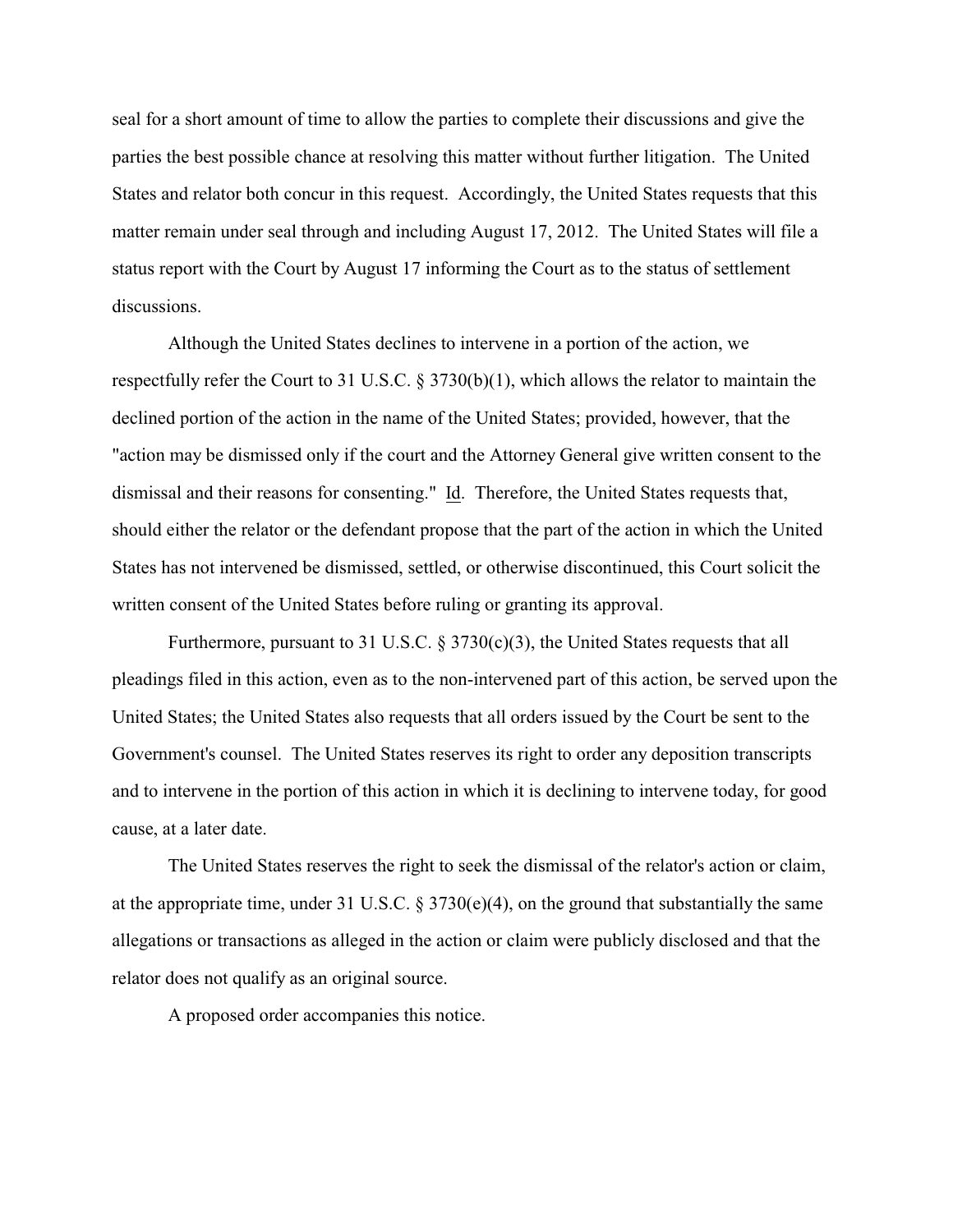Respectfully submitted,

STUART F. DELERY Acting Assistant Attorney General

RONALD C. MACHEN JR., D.C. BAR # 447889 United States Attorney

DANIEL F. VAN HORN, D.C. Bar # 924092 Acting Chief, Civil Division

*/s/ Darrell C. Valdez*  DARRELL C. VALDEZ, D.C. Bar # 420232 Assistant United States Attorney Judiciary Center Building 555 4th St., N.W., Civil Division Washington, D.C. 20530 (202) 307-2843

*/s/ Daniel Hugo Fruchter* MICHAEL D. GRANSTON PATRICIA R. DAVIS DANIEL HUGO FRUCHTER PATRICIA M. FITZGERALD Civil Division U.S. Department of Justice Post Office Box 261 Ben Franklin Station Washington, DC 20044 (202) 305-2035